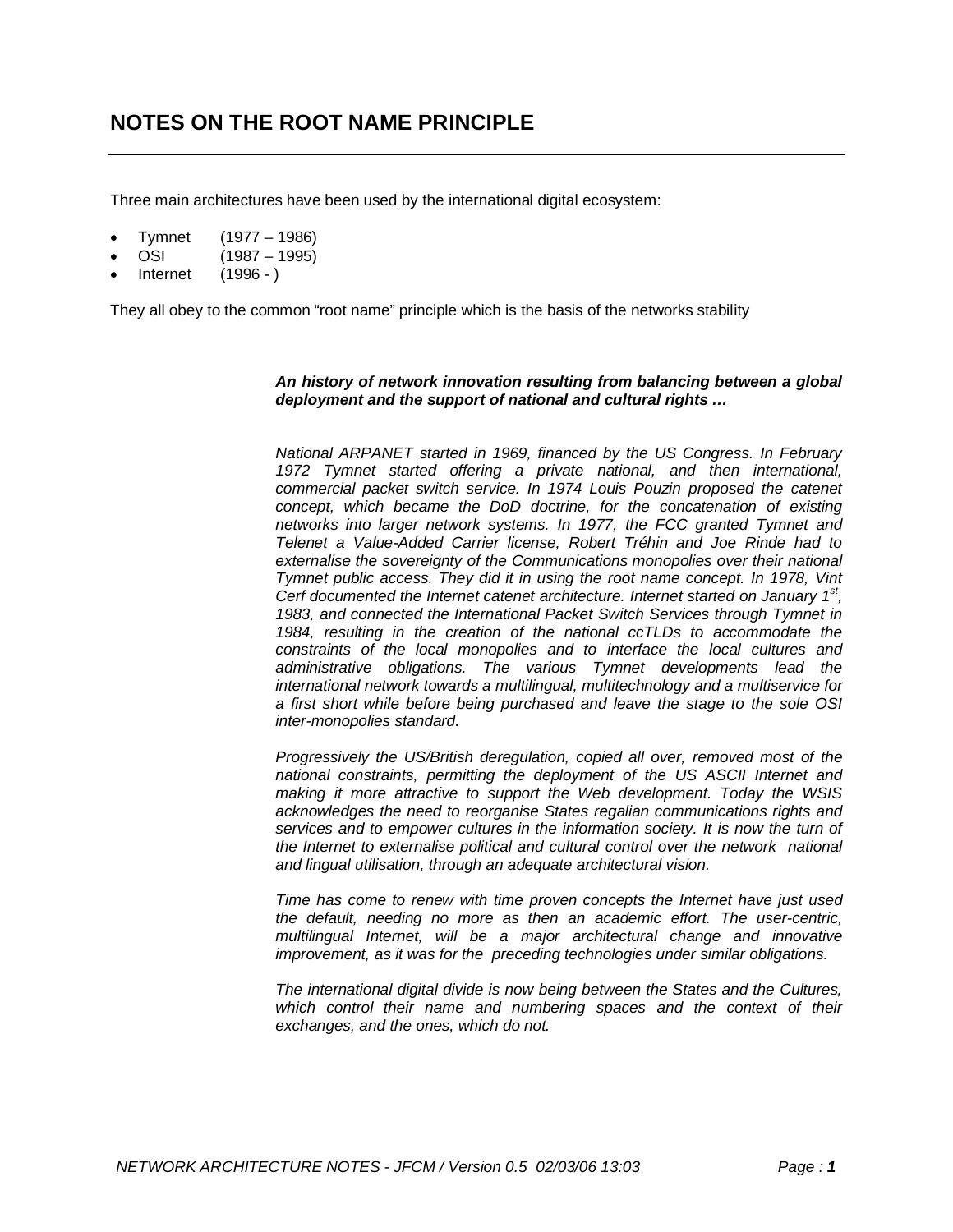# **THE ROOT NAME CONCEPT**

When the FCC decided to submit the TYMNET packet switch services to a value-added network license, Robert Tréhin and Joe Rinde had to match the ITU framework of the international operators' obligations. They then introduced the "root name" concept, inherited from the telephone numbering plan, to logically partition the network sovereignties. It later on turned to be extremely fruitful in many situations.

INTLNET was created to help documenting and to support its deployment.

In a network an external network is known by its root name. It is the name of its gateway, of the class of its users, of the group of its hosts accessible to these users, the radical of the names of these hosts, and the name of its Registry and of its context. The gateway can be real, virtual, or to loop back into the network.





This concept permitted to organise the initial system and to aggregate all the public and private operators, to support the OSI X.121 scheme throughout the international name space (in aliasing addresses with numeric names), to support the first non-ASCII languages dedicated environments, to out-dial and fax into the telephone network, to plug the Internet hierarchical DNS in 1984. I was used in part in the OSI closed user group concept, which permitted the Minitel deployment and had many other applications.

It is now the thirty years old, stable and proven core principle of the global network system. It was first used with a left to right aggregation, making it directly compatible (in using numeric names) with the telephone and X.121 numbering plans. It is applied as a right to left hierarchy in the DNS, where the dot separator gives it more flexibility.

The DNS still supports nearly 50% of the Internet connections. The other name space systems like the Handles of Bob Khan, the ONS for the RFID, etc. also obey to the same root name concept.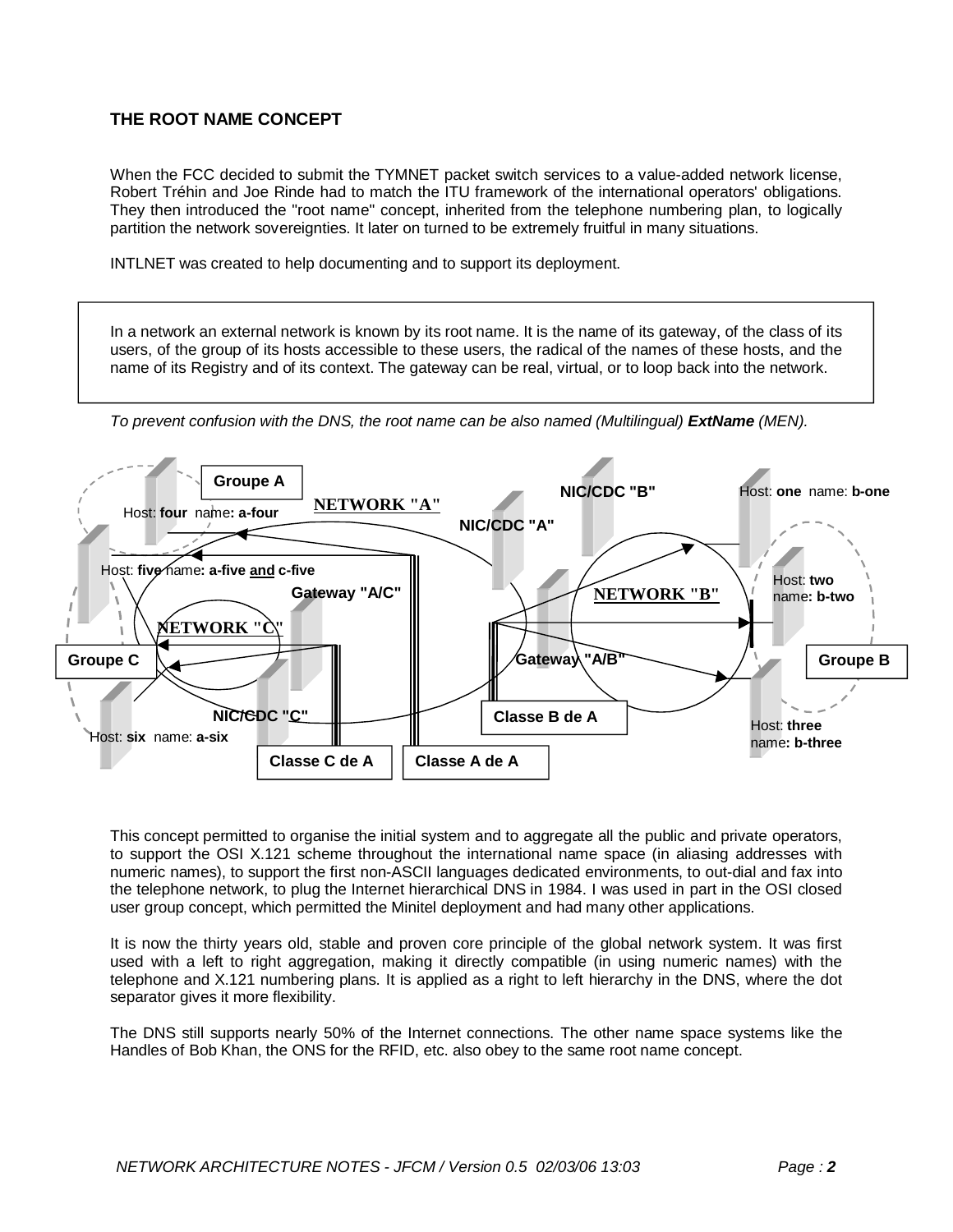# **EXTERNETS**

The term itself comes from the interconnect discussions of the Internet with "external networks", as for example discussed in RFC 887. They were first implemented in 1977 for the partition of Tymnet into national monopoly spaces, together with numerous features added over time. The most important of these features were the local access permissions and destination limitations, the IRC rotation (rotating the use of several links on a packet basis) and the IRC restrictions (reserving the use of a link to a certain kind of traffic). They were also used for statistics, security, accounting, language support, services, etc. purposes. They were the very basic features of the initial international network deployment and of the OSI transition.

Externets are a consequence of the root name concept. An externet gathers a name, a class of users, a group of members, a registry (NIC), a governance and (now) a context reference centre (CRC) where is stored the description of its context. They permit stable, simple and consistent traffic governance.

A CRC can document an unlimited number of contextual parameters, links and services. Classes, Groups, CRCs and their inheritances and support in subsidiarity give users unlimited ways to shape their granular vision and usage of the digital continuity.

Fully secure externets cannot be implemented with the existing Internet technology, but CRCs and the DNS permit to start studying and deploying them, benefiting from the interest in **multilingual externets**.

### **THE INTERNET DNS**

The DNS is central to the Internet, to the point that its governance is confused with the intergovernance of the Internet. It is a simplified robust adaptation of the root name concept to the Internet catenet structure (one single network made of many networks).

The DNS implements the root concept in the internetting described by Vint Cerf (IEN 48) along the Louis Pouzin's initial catenet vision. This is why the Internet interconnect to the international system was quite standard. Jon Postel documented it in the RFC 920, from which ICANN claims its legitimacy and which has been strictly respected and enforced ever since. This RFC documents the Internet interconnect MoU with external networks such as the value-added public service Tymnet and its international connections.

It introduces externets through "multiorganization TLDs". The Internet only partly use them as specialised TLDs, but has however the general capacity to support them. The DNS support of Classes is very limited (only "IN" and "CHAOS"). There is only one group, differentiating general, e-mail and name servers: this is why the DNS can only supports aggregation by hierarchy (domains and zones). It offers a simple yet robust support of external gateways (extranets) and a closed user group like loop-backs capacity (intranets – virtual private networks). The IANA is a unique CRC for the Internet.

The dot-root test study (see below) carried by INTLNET, leads to think that, in fully tacking advantage of the root name principles, one can use the existing DNS to address most of the today's challenges: multilingual internet, IPv6, private alias directories, smart network [extended services ubiquity], digital convergence, and NGN.

For example, a FQDN actually is (the descriptors between brackets are DNS defaults):

#### subname.name.[ascii IDN table].country code.[legacy]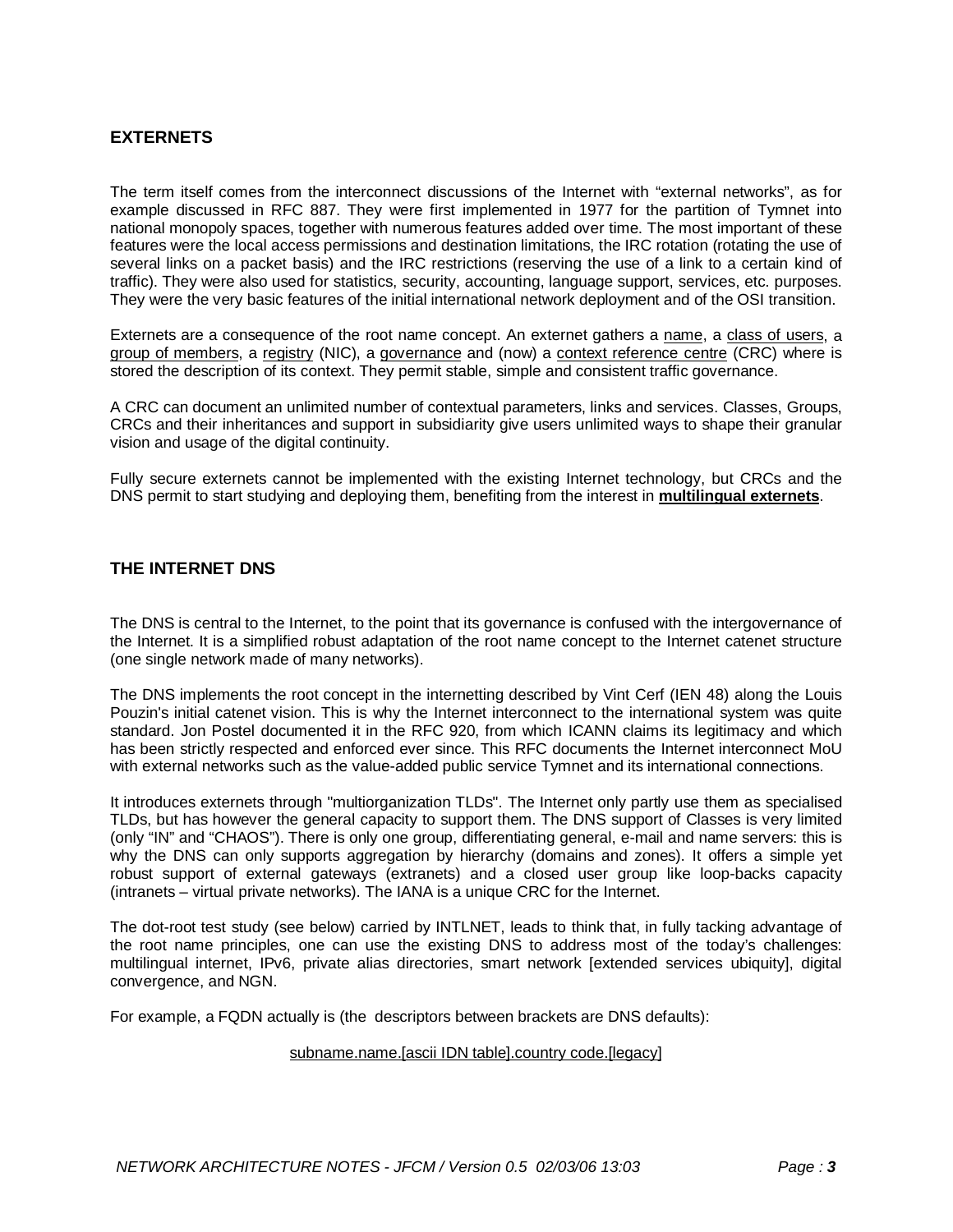One sees the possibilities of the existing DNS if a proxy located virtual gateway system (an OPES, a plugins, an OS filters) can hide/restore/translate these descriptors to the DNS servers, and if they are managed as virtual zones, or for a local view, of the network space.

## **THE AUTHORITATIVE ROOT MATRIX**

In 2002/2003 INTLNET responded the ICANN's ICP-3 call for an applied study of the DNS through the dot-root DNS test bed project study. It fully respected the ICANN requirements: non-profit, reversibility, no pollution of the public operations, and open to everyone from the Internet.

- it used four root hierarchies, one being a replication of the NTIA/RSSAC system as a reference. The three other hierarchies formed a multi-root system, permitting two to one comparisons procedures: if system reports a disparity with an another one, both systems are downgraded and investigated.
- it also wanted to study the TLD governance creation process. To that end it used ULDs ("User Level Domain") as a parallel registration of the domain name both in an experimental ".uld" TLD zone, of the test-bed system, and in a regular ".uld.tld" SLD zone, of the public DNS. This allowed to engage real user registrations and to follow their evolution (one might become a major TLD).

The lack of budget did not permit to offer the dot-root test bed to Universities, to developing countries and to private and individual research projects, as initially intended. But the immediate results of the study and the acquired experience where of interest. Among others, they shown:

- a sovereign State cannot depend, through its name space governance, from a foreign power, which has this way, a de facto e-embargo capacity on its life and economy without needing a UN decision.
- people's life and national economies cannot rely on non contracted private sponsors, non screened voluntaries, without legal responsibility, published procedures, insurance, binding non-disclosures …
- in critical situations, States must be able to immediately take over the management of their national namespace and to best manage their national bandwidth.
- risk containment necessitates a national "virtual firewall" resulting from the availability of national, regional and local roots replications users may depend on, with legally protected logs.
- DNS risks cannot be insured. In most of the countries the legal responsibility of the TLD Managers is not clear, yet the harm can be enormous. Only States can carry this responsibility.
- name and numbering spaces are highly mixed in terms of security and sovereignty. States must be control their numbering space even more than their name space.
- unlike ICANN envisioned it, there is no reason to abandon the notion of single authoritative reference, but there is certainly a different vision to adopt, in line with the "root name" concept:
	- the current centrally **"managed root"** approach is not secure. Top zone data come from the alpha root server, the last updates, rs.internic.org ftp file, and the additions by the TLD Managers. 97,5 % of the calls to the root system are illegitimate.
	- the need is for a **"documented root"** every one can generate and control, in using the Registry Managers data. Registry Managers should publish these data in XML/ASN.1 format on different sites of their announced sovereign choice and subject to the jurisdiction(s) they chose. These data should be considered only if the presentation is identical on two third of the listed sites.
	- **everyone is able to build the root file and name space she wants**. The probable shift of ISP business from bandwidth provision to intelligence support, and a progressive cultural switch from default trust to distrust, the bandwidth and CPU power low cost, reactions to dominances, among others, should lead to a more general demand for individual independence and innovation.
	- open roots experience shows **registry name organisation** (TLD) should be **non-profit and free** to set-up: name owners are the registrants. Who would want to invest in a disputed name?
- every information ("context") the members of a class of users need, when participating to an externet, should be as available in the same way as the DNS information today. Its management should only be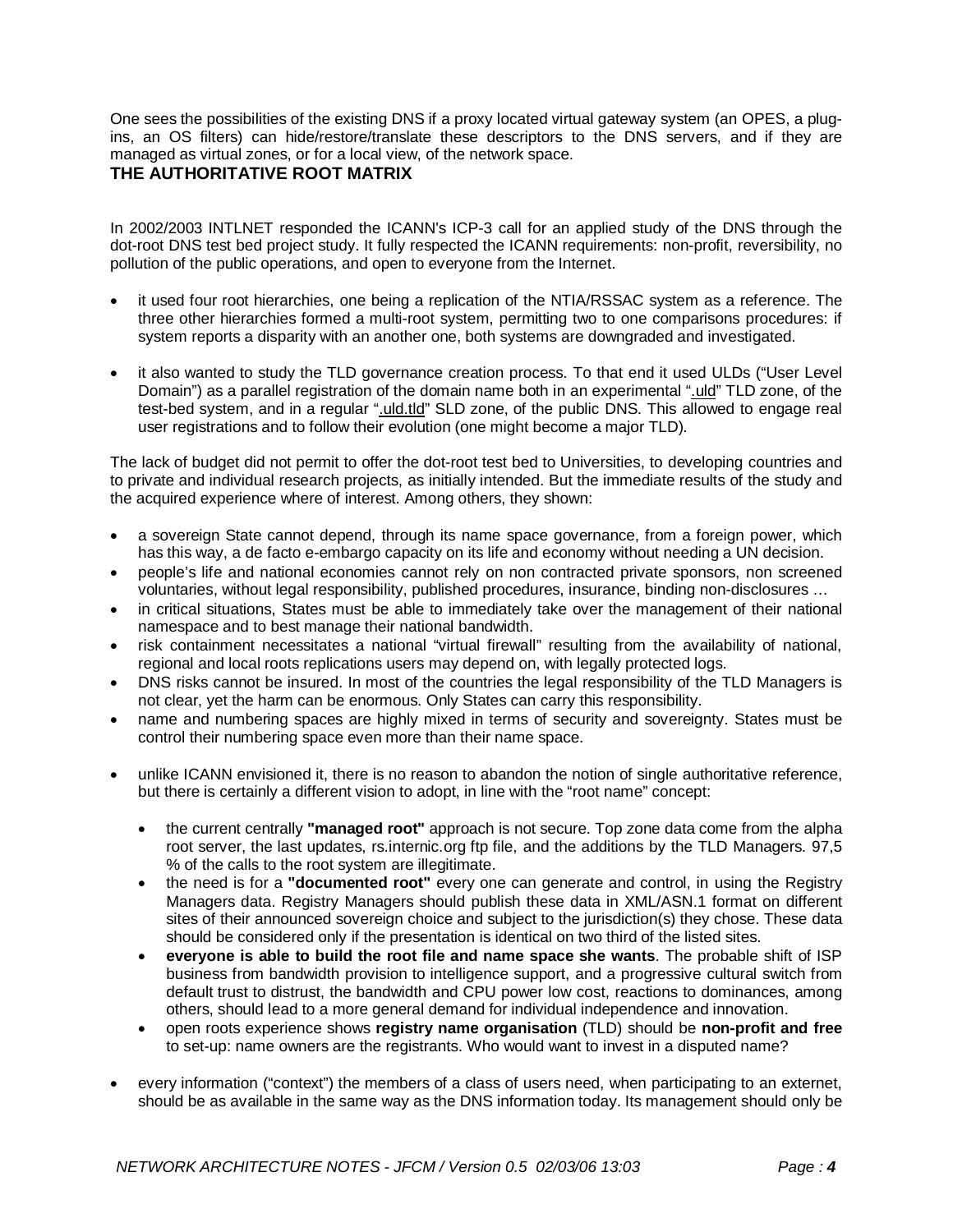subject to the governance of that externet (as is the management of a naming zone). The netiquette should be a mutual support (subsidiarity) among externet governances as it is the case between zone managers. The architectural rule should be **total user originated flexibility in parameter choice**.